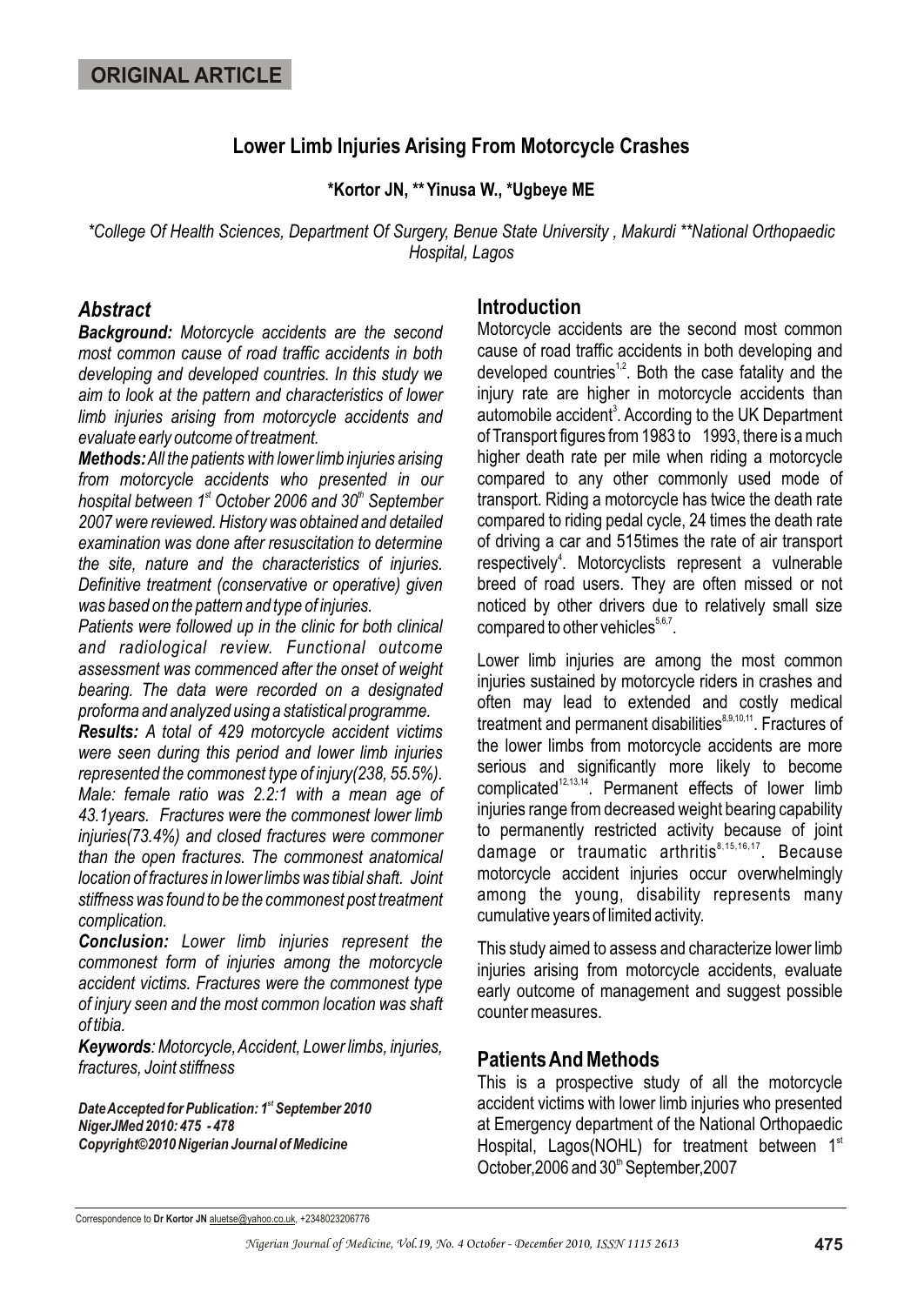All the new cases of motorcycle accident victims were seen on the day of presentation at the emergency medical department. Patients who were lost to follow up, and those discharged against medical advice were excluded from the study. History was obtained and detailed physical examination was done after resuscitation to determine the site, nature and the characteristics of the injuries. For those with lower limb injuries, the following information were gathered: biodata, the date and time of injury, mode of involvement, mechanism of injury, type of injury(closed or open), anatomical location of fractures and injury severity score.

Patients were followed up regularly in clinic. Clinical review was to ascertain adequacy of casts, post treatment complications and when the patient would commence weight bearing. X rays were done monthly to assess radiological union.

Patients were followed up for at least one year. The eventual functional outcome of treatment of all the patients in the study were reviewed and recorded as any one of three possible outcomes: satisfactory, unsatisfactory and dead. A satisfactory outcome is one in which the patient had fully recovered by one year of follow up but if the patient still has complications, the outcome was considered unsatisfactory. All the information obtained were entered into a designed proforma. The

data was analyzed and statistical analysis was done using SPSS .

### **Results**

From 1<sup>st</sup> October, 2006 to  $30<sup>th</sup>$  September, 2007, a total of 429 motorcycle accident victims presented at the Emergency medical services of our hospital. Lower limb injuries represented the predominant type of injury seen(238, 55.5%)(Table I). These were followed by head injuries(75, 17.5%), upper limb injuries(61, 14.2%) and facial injuries(34, 7.9%)(Table I). Injury severity score of the patients ranged between 4 and 42.

| Body region         | No. of patients | Percentage % |
|---------------------|-----------------|--------------|
| Lower limb injuries | 238             | 55.5         |
| Head injuries       | 75              | 17.5         |
| Upper limb injuries | 61              | 14.2         |
| Facial injuries     | 34              | 7.9          |
| Abdominal injuries  | 12              | 2.8          |
| Chest injuries      | 8               | 1.9          |
| Spinal injuries     |                 | 0.2          |
| Total               | 429             | 100          |

Table I: Types of injuries by body region

The ages of the patients ranged from 4 to 81years with a mean of 43.1years. More than 60% of these patients were less than 40years old, the age group 30-39years being the most commonly affected(fig.I).



Fig. I: Age distribution

There were 126(64.5%) males and 58(35.5%) females, representing male:female ratio of 2.2:1.

57(31.0%) patients were riders, 67(36.4%) were passengers and 60(32.6%) were pedestrians.

The relationship between the age group and the patient's mode of involvement is shown in fig.II.



Fig. II- Age group and patient's mode of involvement.

Seventy six(76,41.3%) of the cases involved the right lower limb, 106(57.6%) involved the left lower limb and only 2(1.1%) affected both lower limbs.

Of the 184 patients with lower limb injuries, 135(73.4%) accounted for fractures, 22(11.9%) were dislocation/subluxation, 17(9.2%) were laceration/abrasions, 8(4.4%) were sprains/strain and 2(1.1%) represented traumatic amputation(Table II).

| Diagnosis               | No. of patients | Percentage-% |
|-------------------------|-----------------|--------------|
| <b>Fractures</b>        | 135             | 734          |
| Dislocation/subluxation | 22              | 11.9         |
| Laceration/abrasions    | 17              | 92           |
| Sprain/strains          |                 | 4.4          |
| Traumatic amputation    |                 | 11           |
| Total                   |                 |              |

Table II: Distribution of diagnoses.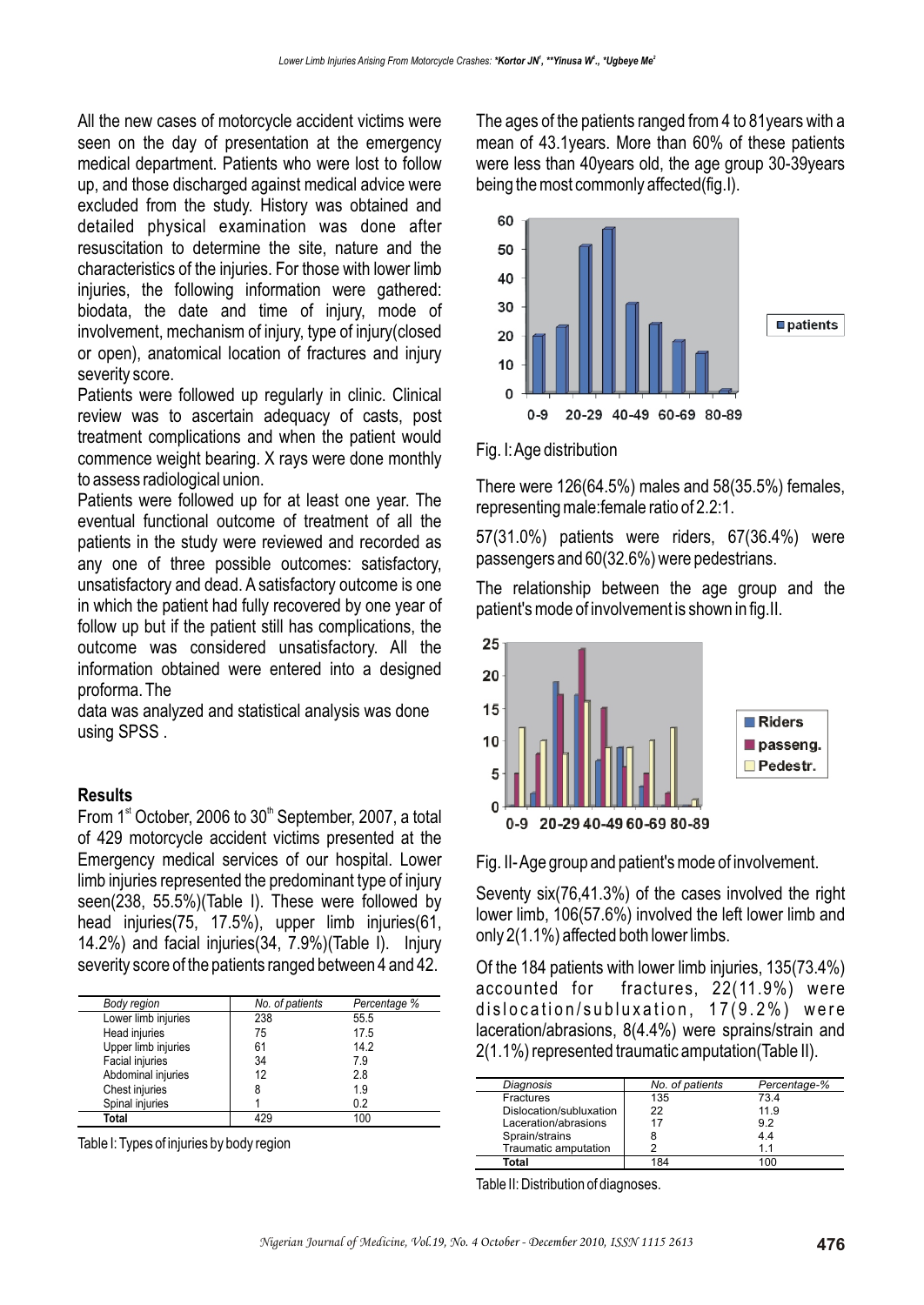There were more cases of closed fractures,82(60.7%) compared to open fractures,53(39.3%). The commonest type of fracture seen was that of shaft of tibia,59(43.7%) and this was followed by fracture femur,27(20.0%), fractures around the ankle,17(12.6%) and knee,10(7.4%).

Considering the treatment given, 67(36.4%) patients underwent surgery while 117(64.0%) patients were managed non operatively. Out of the 67(36.4%) that had surgery, 24(35.8%) patients underwent wound debridement, 18 cases had application of external fixator for immobilization of their fractures after the initial debridement, 23(34.3%) had open reduction and internal fixation(ORIF) of their fractures, 10(14.5%) had split thickness skin grafting(SSG), 4(6.0%) had ankle arthrodesis, 3(4.5%) had below knee amputation,1(1.5%) had hemiarthroplasty of the hip and 2(3.0%) underwent fasciotomy for compartment syndrome(Table III).

| Type of surgery          | No. of patients | Percentage(%) |
|--------------------------|-----------------|---------------|
| Debridement<br>ext. fix. | 24              | 35.8          |
| ORIF                     | 23              | 34.3          |
| SSG                      | 10              | 14.5          |
| Arthrodesis              |                 | 6.0           |
| Amputation               |                 | 4.5           |
| Fasciotomy               |                 | 3.0           |
| Hemiarthroplasty         |                 | 1.5           |
| Total                    |                 | 100           |

Table III: Types of surgical procedure

Table IV shows the distribution of the complications after treatment. The commonest complication was joint stiffness(42, 22.8%), followed by malunion(12, 6.5%), wound infection(11, 6.0%), joint deformity(6, 3.3%) and limb length discrepancy(3, 1.3%).

| Complications           | No. of patients | Percentage(%) |
|-------------------------|-----------------|---------------|
| Joint stiffness         | 42              | 22.8          |
| Mal-union               | 12              | 6.5           |
| Wound infection         | 11              | 6.0           |
| Non union               | 3               | 1.6           |
| Compartment syndrome    |                 | 1.1           |
| Joint deformity         | 6               | 3.3           |
| Gangrene                |                 | 0.5           |
| Limb length discrepancy | 3               | 1.3           |
| Pin tract infection     |                 | 1.1           |
| Total                   | 81              |               |

Table IV: Complications

Of these 184 patients, 138(75%) had initial treatment in the hospital (51.6% were resuscitated at the referring hospital before presentation in our centre and 23.4% were brought straight to our centre) while 46(25%) of the patients had initial treatment at TBS(traditional bone setters).

The relationship between time interval of presentation and functional outcome is shown in Table V. Most of the patients that presented within the first week of accident had satisfactory outcome whereas those presenting one month after the accident had most of the

complications. There was a significant association between time interval of presentation and functional outcome( p=0.028).

| Time interval | Satisfactory<br>Unsatisfactory |            |            |            |
|---------------|--------------------------------|------------|------------|------------|
|               | No. of pts                     | Percentage | No. of pts | percentage |
| 1 day         | 58                             | 56.9       |            | 2.5        |
| 2-7days       | 27                             | 26.5       |            | 11.1       |
| 1wk-1month    |                                | 10.8       | 14         | 17.3       |
| 1-6months     | 5                              | 4.9        | 17         | 21.0       |
| 7month-1yr    |                                | 0.9        | 21         | 25.9       |
| >1vear        | ۰                              | -          | 18         | 22.2       |
| Total         | 102                            | 100        | 81         | 100        |

Table V: Time interval of presentation and functional outcome.

A clinical functional outcome assessment was done after at least six months of follow up. One hundred and two patients(55.4%) had satisfactory outcome(that is patients who had recovered fully by at least six months of follow up). Eighty one patients(44%) had unsatisfactory outcome(patients who had complications or physical deficit after their treatment) and only one patient(0.2%) died in resuscitation room from irreversible shock.

## **Discussion**

Motorcycle accidents are a leading cause of morbidity and mortality in our environment. Motorcycle riders are the most vulnerable road users and the lower limbs as seen in this study(55.5%) are the most commonly  $injured<sup>8,9,10,13</sup>$ . Many studies involving motorcycle accidents had reported the high morbidity and mortality associated with these injuries $^{8,10}$ .

Motorcycle accident victims are generally young adult, the productive age group in the society as seen in this study and studies from other centres $^{\text{\tiny 8-11}}.$  The peak age of 30-39years in this study slightly differs from 25-29years and 20-29 vears peak age reported in other series  $13,14$ . This could be due to increasing number of older adults engaging in commercial motorcycle business as a source of income. There is a preponderance of males over females with a ratio of 2.2:1. This is because the young male adults are more actively involved in daily activities than the females. However women and children formed the large percentage of pedestrian and passenger's victims. There were no riders in the extreme age groups but they form the large percentage of pedestrian injuries. This may be attributed to the poor riding habits of the riders.

There is a predominance of left lower limb involvement in this study compared to other studies which reported a predominance of right lower limb<sup>6,15</sup>. This is because of the right hand system of driving in this country and as such motor vehicles are more likely to strike the